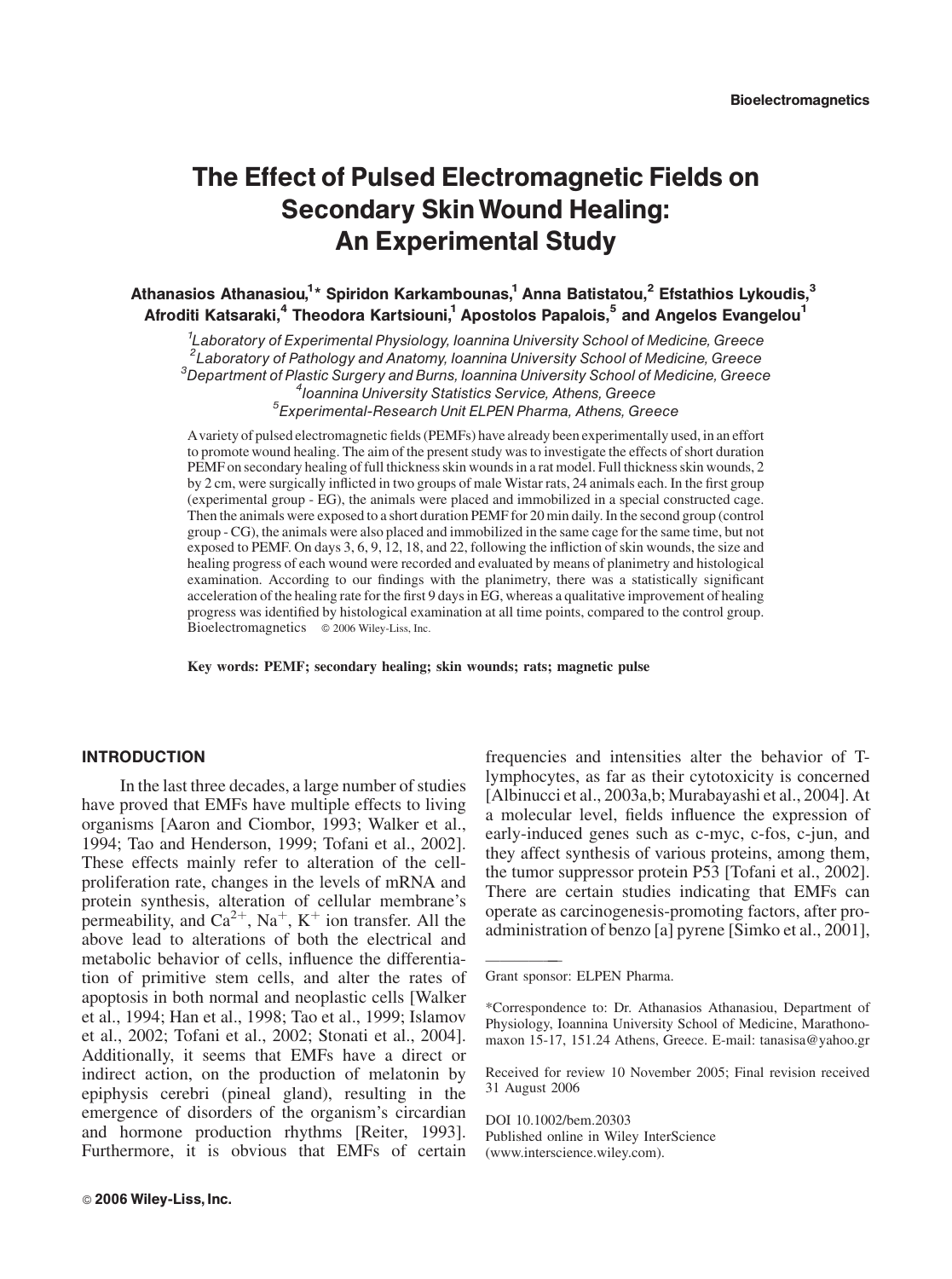while other studies show that EMFs have the ability to significantly inhibit the tumor growth in athymic mice and other neoplastic diseases models [Tofani et al., 2001, 2002]. The biological actions of EMFs on the organisms seem to be due to their ability to induce changes, both in cells (temperature increase and expression of heat shock proteins) and in other signal transduction systems of the cells, especially focused on the intermediates that bear the characteristics of free radicals [Sciano et al., 1994; Walleczek, 1995; Lander, 1997].

There are different theories that may explain the effects of EMFs on the biological targets and especially on the procedure of tissue regeneration and cell proliferation. Those theories seem to merge to the following common theoretical framework. Pulsed electromagnetic fields (PEMFs) are capable in altering the structure of the cell membranes and thus diversify the permeability of different ion channels and the potential of the cellular membranes. Both phenomena are important of cellular functions [Blackman et al., 1980; Walleczek and Liburdy, 1990; Ikehara et al., 2002], such as the production of chemical energy in the form of adenosine triphosphate (ATP) and the variance of intracellular free calcium levels, which is a second type universal intermediate ion [Carafoli, 2004]. They may also conserve the normal electrochemical gradient of cells, a necessary condition for ATP production, which may be lowered by ischemia or trauma. Thus, they might ensure a high performance and elevated protein synthesis (anabolic reactions) of cells [Westerholf et al., 1983]. Other theories suggest that the primary actions of EMFs are correlated with the production of small quantities of free radicals within cells. These radicals can function as mediator molecules on the systems of intracellular communication [Scaiano et al., 1994; Lander, 1997].

In the current study, a powerful short duration PEMF, produced by a specialized device, was used, in order to evaluate its effects on the healing process of surgically created skin wounds in a rat model. The main advantage of the field produced is that short duration electromagnetic pulses protect the biological targets from the development of increased temperatures.

## MATERIALS AND METHODS

Forty-eight male Wistar rats, 4 months old and weighting  $200 \pm 30$  g, were used. All experimental procedures were approved by the animal care committee of the local veterinary directorate and cared for, according to the Greek and European guidelines, regulating animal research. The rats were acclimated for a period of 3 days prior to experimentation, during

which they were examined for any signs of disease. Throughout the entire study period, the animals were kept under stable conditions (temperature  $22^{\circ}$ C, humidity 30–70%, light cycles on 12/12 h light/dark schedule), and nourished with dried pellets and tap water.

All animals, following intraperitoneal anesthesia (Ketamine 3.5 mg/kg B.W and Midazolamin 7 mg/kg B.W), underwent en block excision of the skin and underlying panniculus carnosus of a square shaped area, measuring 2 by 2 cm from their back (day 0) (Fig. 1). Post-surgically, the rats were returned to their cages and housed individually, in order to avoid cannibalistic behavior. Dressings were not used and antibiotics were not administered.

From day 0 and on a daily basis, all rats were placed and immobilized for 20 min in specially constructed wooden cages, sized  $32 \times 16$  cm, and divided into four chambers. The dimensions of each chamber  $(16 \times 8 \text{ cm})$  were small enough to keep the animals restrained. No metallic components were used, in order to avoid any interference with the electromagnetic field. The antenna loop  $(30 \times 15)$  cm, one winding with two turns) of a device, producing a short duration bipolar PEMF producing was horizontally centered over the cage, at a distance of 5 cm from the wound surface (PAPIMI model 600, Pulse Dynamics, Athens, Greece. Manufacturer characteristics: 35–80 J/pulse energy,  $1 \times 10^{-6}$  s wave duration,  $35-80 \times 10^6$  W wave power, amplitude on the order of 12.5 mT, rise time  $0.1 \mu s$ , fall time 10  $\mu s$ , repetitive frequency of 3 Hz.). The position of the animals in the chambers was symmetric and equidistant from the perimeter of the loop.

The rats were randomized in two groups of 24 each. In the first group (experimental - EG), the



Fig. 1. A square shaped area (2  $\times$  2 cm), excised from the dorsum ofthe animal. [The color figure for this article is available online at www.interscience.wiley.com.]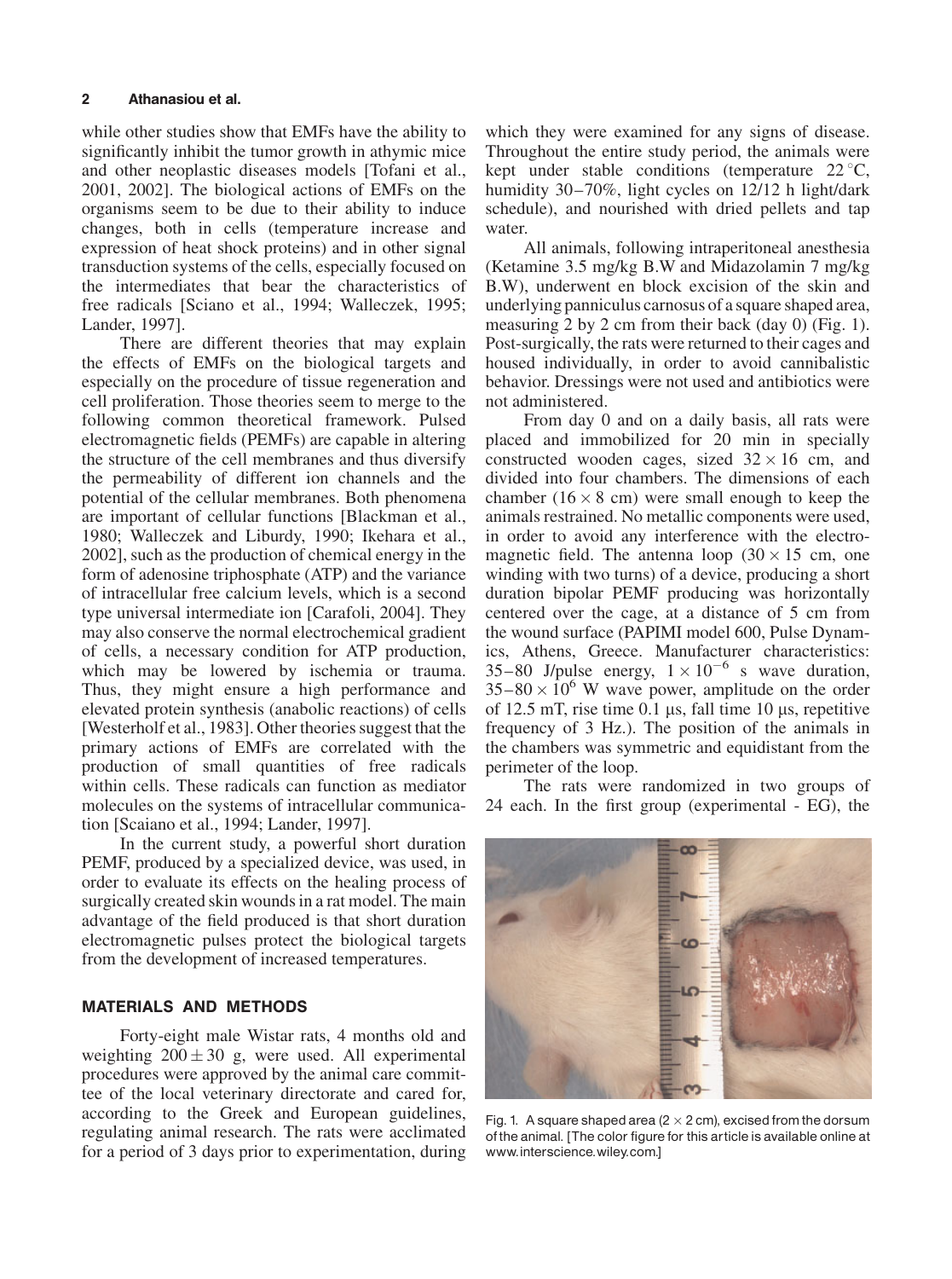animals were exposed to the PEMF, while in the second group (control - CG), although the animals were caged for the same time, the device was not activated.

On days 3, 6, 9, 12, 18, and 22 after wound creation, four rats of each group were sacrificed, in order to evaluate the healing process. The wounds were photographed with a digital camera (SONY P-10, Japan). Also, the size of each wound, including the crust, was measured with the use of a high precision (1 mm<sup>2</sup>) polar planimeter (HAFF planimeters, model  $N^{\circ}$  317 E, W, West Germany, Germany) after tracing of its borders on plastic film. Finally, tissue specimens were harvested for histological examination. All specimens were fixed in 10% formalin solution, paraffinembedded, cut in  $4 \mu$ m thick sections perpendicularly to the skin surface, including the whole thickness of the skin wound and the surrounding healthy tissue, and stained with hematoxylin-eosin.

Given that in both groups, wound healing was anticipated by the end of the experiment, the following parameters were qualitatively evaluated as a sequence of events, starting from Stage 1 (blood clot) and ending with Stage 6 (scar formation with complete reepithelization). The intermediate stages were considered as Stage 2 (immature granulation tissue), Stage 3 (mature granulation tissue), Stage 4 (fibroblasts and collagen fibrils, but not complete re-epithelization yet), Stage 5 (abundant fibroblasts, dense collagen deposition, almost complete re-epithelization).

## Statistical Analysis

The Mann–Whitney statistical analysis test was used to evaluate the significance of differences between groups, accepting 5% ( $P < .05$ ) as the level of significance (Table 1). The significance of the results obtained is supported by histopathological evaluations.

## RESULTS

Throughout the entire experiment, all rats in both groups remained healthy. All wound sites went through the normal wound healing process, with no signs of infection or purulent discharge. The results obtained from the planimetric evaluation of the total wound area, including the crust, on days 3, 6, 9, 12, 18, and 22 after surgery, are listed in Table 1. Statistically significant acceleration of wound healing was noticed in the experimental group compared to the control, on days 3, 6, and 9 ( $P < .02$ ). For the rest of the assessment period, although wound healing was faster in EG, there was no statistically significant difference compared to the CG. The difference between those rates is clearly represented in Figure 2.

|                                |         | 22 days                                                                                                      |                                                                                                                                                                                                                                  |
|--------------------------------|---------|--------------------------------------------------------------------------------------------------------------|----------------------------------------------------------------------------------------------------------------------------------------------------------------------------------------------------------------------------------|
| Wound healing surfaces $(cm2)$ | 18 days | Aedian                                                                                                       |                                                                                                                                                                                                                                  |
|                                |         |                                                                                                              |                                                                                                                                                                                                                                  |
|                                | 12 Days |                                                                                                              | 1.85 (1.7-2) $0.5 \pm 0.08$ $0.5 (0.4-0.6)$ $0.15 \pm 0.13$ $0.15 (0-0.3)$                                                                                                                                                       |
|                                |         |                                                                                                              |                                                                                                                                                                                                                                  |
|                                | 9 Days  | Mean $\pm$ SD Median (range) Mean $\pm$ SD Median (range) Mean $\pm$ SD Median (range) Mean $\pm$ SD (range) | xperiment group 4.36 (3.84-4.78) $2.75 \pm 0.3$ $2.75 \pm 0.3$ $2.76 \pm 0.17$ $2.05 \pm 0.19 - 2.7$ $(2.4-3.1)$ $2.07 \pm 0.136$ $1.4-3.5$ $1.4-3.5$ $1.4-3.5 \pm 0.13$ $0.35 \pm 0.5$ $0.6 \pm 0.6$ $1.4-0.05$ $0.05 \pm 0.11$ |
|                                |         |                                                                                                              |                                                                                                                                                                                                                                  |
|                                | 6 Days  |                                                                                                              |                                                                                                                                                                                                                                  |
|                                |         |                                                                                                              |                                                                                                                                                                                                                                  |
|                                | 3 Days  | Aedian                                                                                                       |                                                                                                                                                                                                                                  |
|                                |         | $Mean \pm SD$ (range)                                                                                        |                                                                                                                                                                                                                                  |
|                                |         | 0 Day                                                                                                        | $4.36(3.84-4.78)$ $3.6 \pm 0.28$ $3.7(3.2-3.8)$ $3.05 \pm 0.13$ $3.05(2.9-3.2)$ $1.8 \pm 0.13$                                                                                                                                   |
|                                |         | Day                                                                                                          | control group                                                                                                                                                                                                                    |

TABLE 1. Wound Area Measured by Planimetry.

**TABLE 1. Wound Area Measured by Planimetry.** 

 $(ns)$  $22$ 

 $.1$  (ns)

The P-values considered statistical significant when  $P < 05$ .

P .0201 .0209 .021 .1 (ns) .22 (ns)

.0209

.0201

021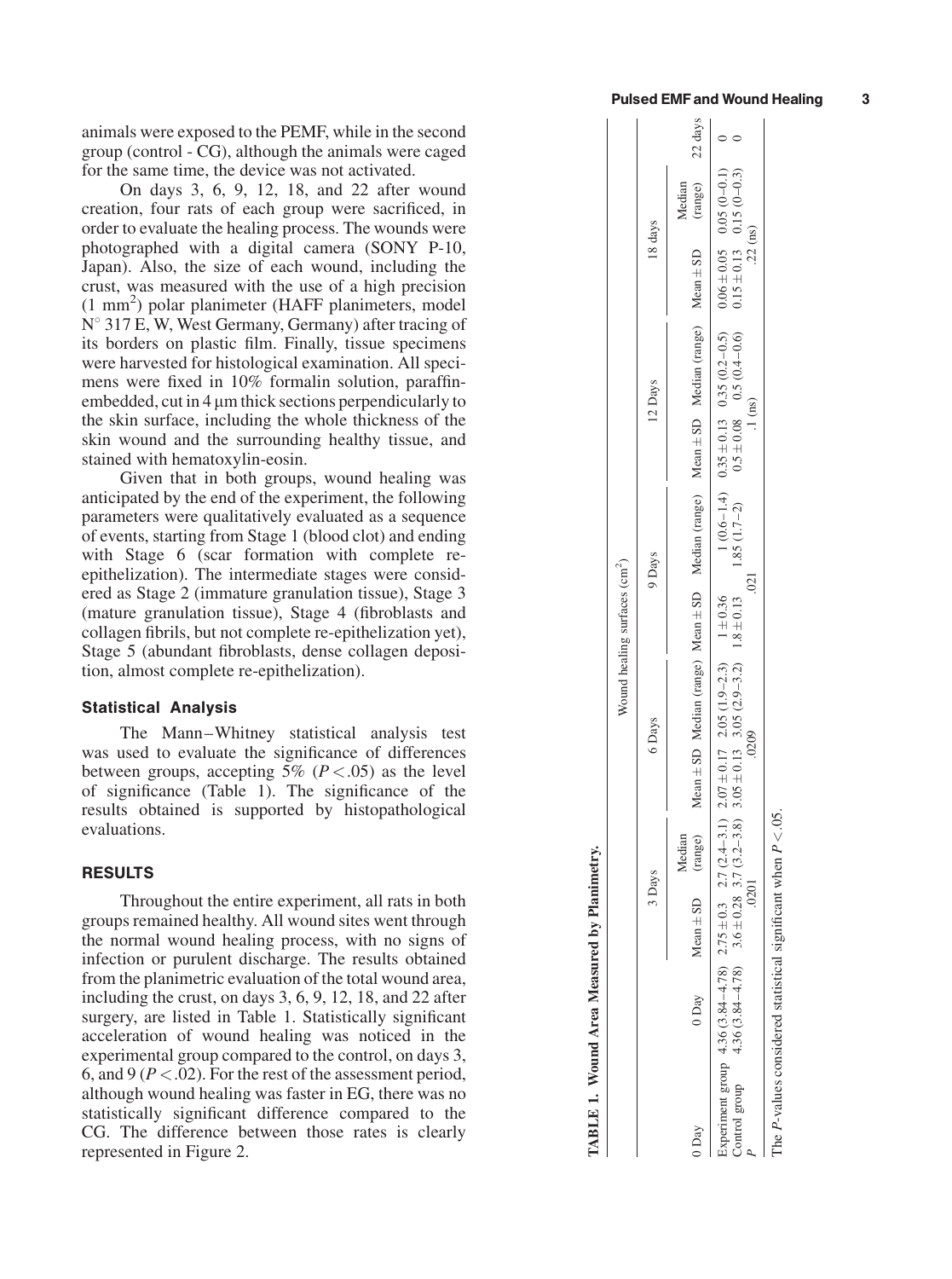#### 4 Athanasiou et al.

As for histology evaluation the following findings were recorded:

Day 3: In the control group, the area of the wound was completely covered by blood clot with numerous inflammatory cells. No remarkable granulation tissue was observed (Stage 1). In contrast, in the experimental group underneath the superficial blood clot, a loose connective tissue with edema, polymorphonuclear neutrophils granulocytes, newly formed capillaries, and immature fibroblasts were noted (Stage 2) (Fig. 3a).

Day 6: The histological findings in the control group were comparable to those of the experimental group in Day 3, that is, prominent infiltration by polymorphonuclear neutrophils, loose connective tissue with few capillaries, and stimulated fibroblasts (Stage 2). In the experimental group, there was a significant decrease in the number of acute inflammatory cells. In addition, a denser connective tissue with a clearly developed capillary network and several fibroblasts were noted (Stage 3).

Day 9: Inflammatory cells were no longer observed in the specimens derived from the experimental group. A significant population of mature, flattened, fibroblasts was noted and the capillary network appeared to be denser and more mature. The collagen fibers were increased and formed thick bundles, oriented parallel to the epidermis (Stage 4). In the control group, the histological findings were the same with the ones from the treatment group on day 6 (Stage 3) (Fig. 3b).

Day 12: In the experimental group, scar tissue with almost complete re-epithelialization was observed. In the dermis, a few flattened fibroblasts as well as abundant bundles of collagen, oriented parallel to the surface, were noted (Stage 3). In the control group, there were increased numbers of mature fibroblasts and blood capillaries and the bundles of



Fig. 2. Average wound area versus time for PEMF (experiment) and control groups.

collagen were notably thinner. Here also, there was significant re-epithelialization (Stage 4).

Day 18: In the experimental group, an advanced stage of healing was evident. There was almost a complete covering of the wound by keratinocytes forming the epidermis. Underneath, a fibrous connective tissue was noted (Stage 6). In the control group, the squamous epithelial cell layer was noted; however, it consisted of only a few layers of immature keratinocytes (Stage 5) (Fig. 3c).

Day 22: In the experimental group, a complete wound healing was noticed. In the control group, the histological findings were similar to those from the experimental group on day 18.

## **DISCUSSION**

In the current study, the biological effects of short duration PEMF on secondary wound healing were investigated in a full thickness, surgically created skin defect rat model.

Regarding the effects of electromagnetic fields on tissue repair, there is a great variety of reports in the literature, referring to bone formation, tendon healing, and axonal regeneration, wound healing etc. [Bassett, 1993; Agren et al., 1994; Walker et al., 1994; Ryaby, 1998; Robotti et al., 1999; Macias et al., 2000; Aaron et al., 2004]. As for the effect of PEMF on full thickness skin wound healing, there are fewer reports with controversial findings: (a) Milgram et al. [2004] reported on the use of short duration PEMF for secondary healing of skin wounds in rats. According to their findings, an increase of epithelialization was noticed in the treated group during early stages of wound repair, but there was no statistically significant difference when compared to the control group. (b) In Ottani et al. [1988], an extremely-low-frequency magnetic field was used and a significant increase in the ratio of wound contraction was found in the treated animals. (c) Patino et al. [1996] investigated the effect of PEMF and their results suggested a significant beneficial stimulation in the wound healing process of treated rats.

In our study, the same device as the one by Milgram et al. [2004], was used. The basic differences between the two studies were the rate of pulses per second and the time of exposure to the electromagnetic field. The rate of pulses was 3/s (1.7) in our study compared to 5/s (1.6) in the previous study. The times of exposure were 20 and 5 min, respectively. The total number of pulses per treatment was 3600 in our study compared to 1500 in the other one, thus providing more energy on the surface of the exposed wound.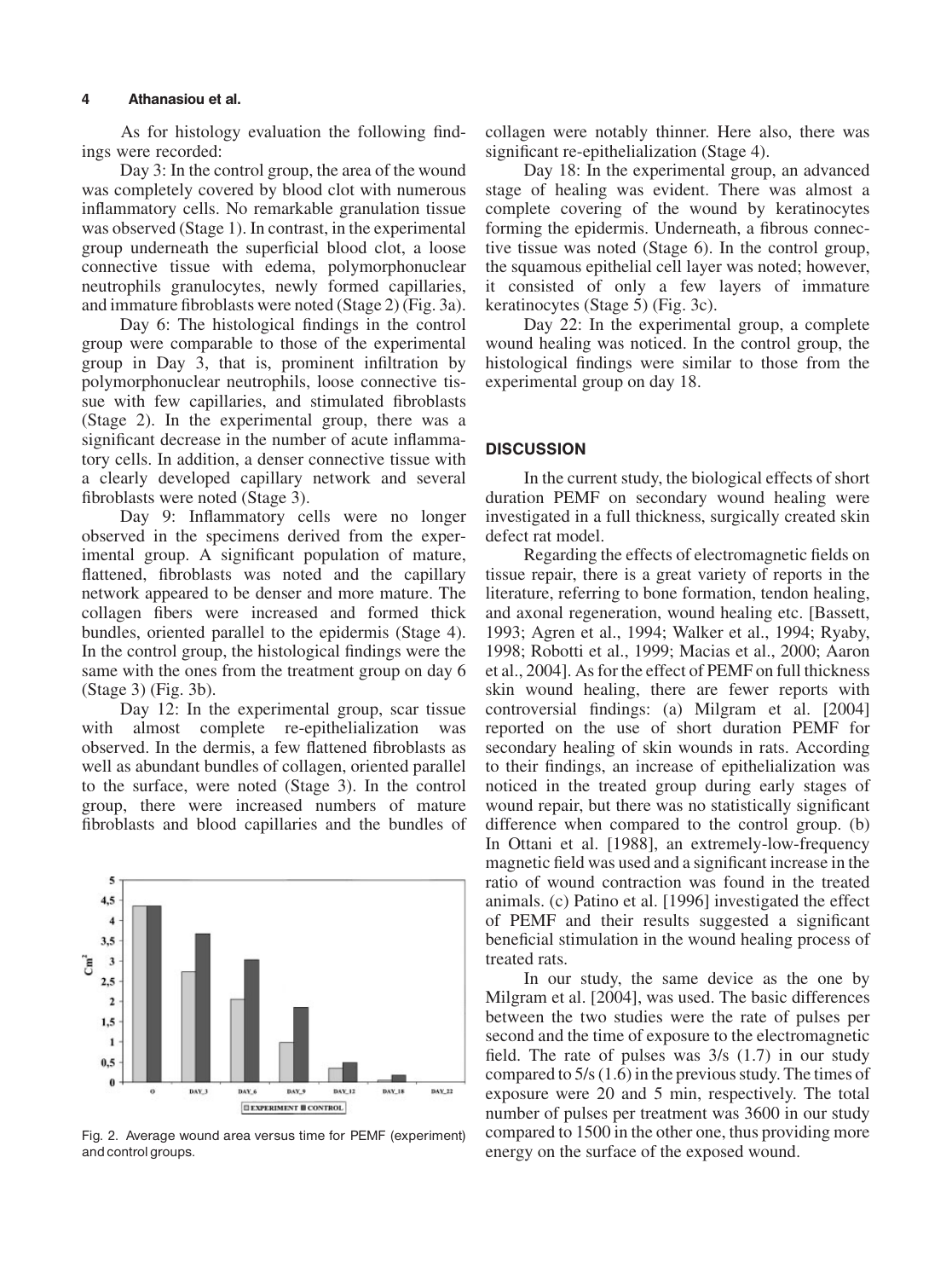

Fig. 3. a: Left: Day 3 Control group. Multiple polymorphonuclear leucocytes and immature granulation tissue covers the wound area (Stage 1). Right: Day 3 Experimental group. Granulation tissue with newly formed capillaries, immature fibroblasts, and polymorphonuclear neutrophils (Stage 2). b: Left: Day 9 Control group. Mature granulation tissue with well-developed capillary network and relatively mature fibroblasts (Stage 3). Right: Day 9 Experimental group. The capillary network is mature and the fibroblasts are flattened and surrounded by collagen fibers. Re-epithelization has commenced (Stage 4). c: Left: Day 18 Control group. There is an immature squamous epithelial layer. Underneath, mature fibroblasts and bundles of collagen are noted (Stage 5). Right: Day 18 Experimental group. Advanced stage of healing is observed, mature epidermis and the underline fibrous connective tissue are noted (Stage 6). [The color figure for this article is available online at www. interscience.wiley.com.]

According to our findings, a statistically significant acceleration of wound healing was noticed for the first 9 days in the animals exposed to PEMF. This was verified by planimetry and histology examination. The main histological evidences indicating increased healing rate in the PEMF treatment group, during this time period are the appearance from day 3 of a loose connective tissue, newly formed capillaries, increased re-epithelization, and better structure of collagen fibers.

Our data also suggest that in the time period from day 12 to 22 (complete healing of all the animals),

although no statistically significant acceleration of wound healing was noticed between the two groups, histopathology verified that healing process still predominated significantly in the PEMF group at every day of estimation (Fig. 3). Furthermore, the majority of EG had completed the healing process by day 18 in comparison to the CG, which was completed by day 22 (Table 1). Although the total time needed for complete re-epithelialization was less in the experimental group, no statistically significant difference was noticed from 12th to 22nd day (Table 1).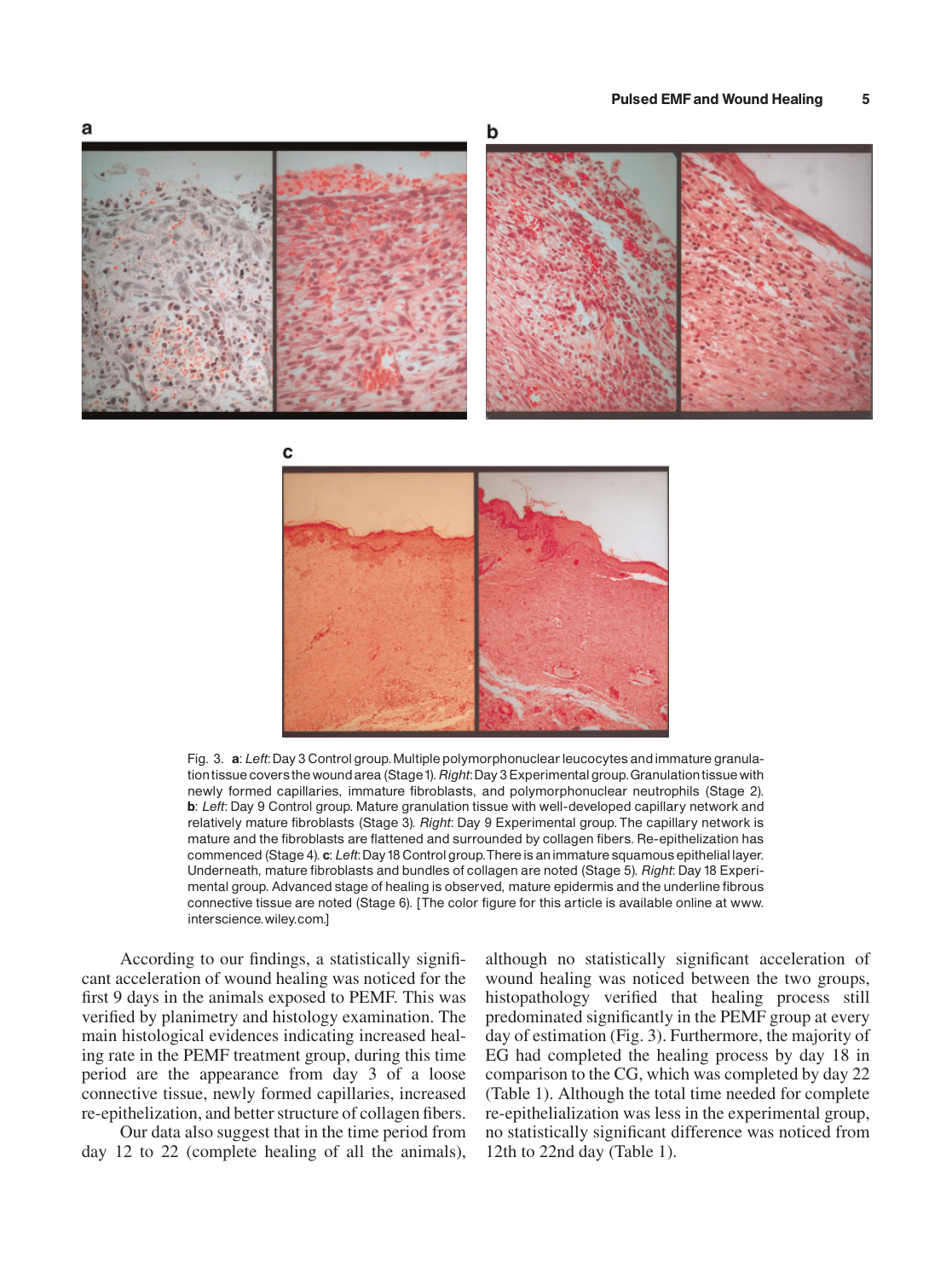#### 6 Athanasiou et al.

Initial acceleration of wound healing with a noninvasive method, such as PEMF, may be important in reducing bacteria accumulation, stimulating growth factors, cytokine production, and reducing early inflammation, thus creating an appropriate environment to facilitate tissue regeneration [Vodovnic and Karba, 1992; Aaron and Ciombor, 1993; Aaron et al., 2004].

In conclusion, according to our findings, short duration PEMF seem to facilitate and improve the quality of skin wound healing in our rat model. Nevertheless, further studies are needed to define the optimal characteristics of the PEMFs, in order to ensure a faster and more effective wound healing process.

# ACKNOWLEDGMENTS

The Authors thank Dr. Panayotis Pappas for the donation of the PAPIMI device for research purposes. ELPEN Pharma supported acquisition of the research animals. Also, the authors thank Panayotis Lekkas and Antonios Avdikos for the technical support and for taking care of the animals.

## **REFERENCES**

- Aaron RK, Ciombor DM. 1993. Therapeutic effects of electromagnetic fields in stimulation of connective tissue repair. J Cell Biochem 52(1):42–46.
- Agren MS, Engle MA, Mertz PM. 1994. Collagenase during burn wound healing: Influence of a hydrogel dressing and pulsed electrical stimulation. Plast Reconstr Surg 94:518–524.
- Albinucci C, Garcia JB, Palmi M, Sgaragli G, Benocci A, Meini A, Pessina F, Rossi C, Bonechi C, Pessina GP. 2003a. The effect of strong static magnetic field on lymphocytes. Bioelectromagnetics 24(2):109–117.
- Albinucci C, Garcia JB, Palmi M, Sgaragli G, Benocci A, Meini A, Pessina F, Rossi C, Bonechi C, Pessina GP. 2003b ). The effect of exposure to high flux density static and pulsed magnetic fields on lymphocyte function. Bioelectromagnetics 24(3): 373–379.
- Bassett CA. 1993. Beneficial effects of electromagnetic fields. J Cell Biochem 51(4):387–393.
- Blackman CF, Benane SG, Elder JA, House DE, Lampe JA, Faulk JM. 1980. Induction of calcium - ion efflux from brain tissue by radio frequency radiation: Effect of sample number and modulation frequency on the power density window. Bioelectromagnetics 1:35–43.
- Carafoli E. 2004. The ambivalent nature of calcium signal. J Endocrinol Invest 27 (6 suppl):134–136.
- Han L, Lin H, Head M, Blank M, Goodman R. 1998. Application of magnetic fields-induced heat shock protein 70 for presurgical cytoprotection. J Cell Biochem: 78:371–379.
- Ikehara T, Park KH, Yamaguchi H, Hosokawa K, Houchi H, Azuma M, Minakuchi K, Hashimoto H, Kitamura M, Kinouchi Y, Yoshizaki K, Miyamoto H. 2002. Effects of time varying strong magnetic field on release of cytosolic free  $Ca^{2+}$  from intracellular stores in cultural bovine adrenal chromaffin cells. Bioelectromagnetics 23(7):505–515.
- Islamov BI, Balabanova RM, Funticov VA, Gotovskii YV, Meizerov EE. 2002. Effect of bioresonance therapy on antioxidant

system in lymphocytes in patients with rheumatoid arthritis. Bull Exp Biol Med 134(3):248–250.

- Lander M. 1997. An essential role of free radicals and derived species in signal transduction. FASEB J 11:118–124.
- Macias MY, Battocletti JH, Sutton CH, Pintar FA, Maiman DJ. 2000. Directed and enhanced neurite growth with pulsed electromagnetic field stimulation. Bioelectromagnetics 21(4):272–286.
- Milgram J, Shahar R, Levin-Harrus T, Kass P. 2004. The effect of short high, intensity magnetic field pulses on the healing of skin wounds in rat. Bioelectromagnetics 25:271–277.
- Murabayashi S, Yoshikawa A, Mitamura Y. 2004. Functional modulation of activated lymphocytes by time-varying magnetic fields. Ther Apher Dial 8(3):206–211.
- Ottani V, De Pasquale V, Govoni P, Franchi M, Zaniol P, Ruggeri A. 1988. Effects of pulsed extremely-low frequency magnetic fields on skin wounds in the rat. Bioelectromagnetics 9:53– 62.
- Patino O, Grana D, Bolgiani A, Prezzavento G, Merlo A. 1996. Effect of magnetic fields on skin wound healing. Exp study Med (B Aires) 56(1):41–44.
- Reiter RJ. 1993. Static and extremely low frequency electromagnetic field exposure: Reported effects on the circadian production of melatonin. J Cell Biochem 51(4):394–403.
- Robotti E, Zimbler AG, Kenna D, Grossman JA. 1999. The effect of pulsed electromagnetic fields on flexor tendon healing in chickens. J Hand Surg [Br] 24(1):56–58.
- Ryaby JT. 1998. Clinical effects of electromanetic and electric fields on fracture healing. Clin Orthop Relat Res 355 Suppl:S205– S215.
- Scaiano JC, Monhat N, Cozens FI, Mc Lean J, Thansandote A. 1994. Application of the radical pair mechanism to free radicals in organised systems: Can the effects of 60 Hz are predicted from studies under static fields? Bioelectromagnetics 15: 549–554.
- Simko M, Richard D, Kriehuber R, Weiss DG. 2001. Micronucleus induction in Syrian hamster embryo cells following exposure to 50 Hz magnetic fields, benzo [a] pyrene TPA in vitro. Mutat Res 495(1–2):43–50.
- Stonati L, Testa A, Villani P, Marino C, Lovisolo GA, Conti D, Russo F, Fresegna AM, Cordelli E. 2004. Absence of genotoxicity in human blood cells exposed to 50 Hz magnetic fields as assessed by comet assay, chromosome aberration, micronucleus, and sister chromatid exchange analyses. Bioelectromagnetics 25(1):41–48.
- Tao Q, Henderson A. 1999. EMF induces differentiation in HL-60 cells. J Cell Biochem 1; 73(2):212–217.
- Tofani S, Barone D, Cintorino M, De Santi MM, Ferrara A, Orlassino R, Ossola P, Peroglio F, Rolfo K, Ronchetto F. 2001. Static and ELF magnetic fields induce tumor growth inhibition and apoptosis. Bioelectromagnetics 22:419– 428.
- Tofani S, Cintorino M, Barone D, Berardelli M, De Santi MM, Ferrara A, Orlassino R, Ossola P, Rolfo K, Tripodi SA, Tosi P. 2002. Increased mouse survival, tumor grouth inhibition and decreased immunoreactive P53 after exposure to magnetic fields. Bioelectromagnetics 23:230–238.
- Vodovnic L, Karba R. 1992. Treatment of chronic wounds by means of electric and electromagnetic fields. Part 1. Literature review. Med Biol Eng Comput 30(3):257–266.
- Walker JL, Evans JM, Resing P, Guarnieri S, Meade P, Sisken BS. 1994. Enhancement of functional recovery following a crush lesion to the rat sciatic nerve by exposure to pulsed electromagneticfields. Exp Neurol 125(2):302–305.